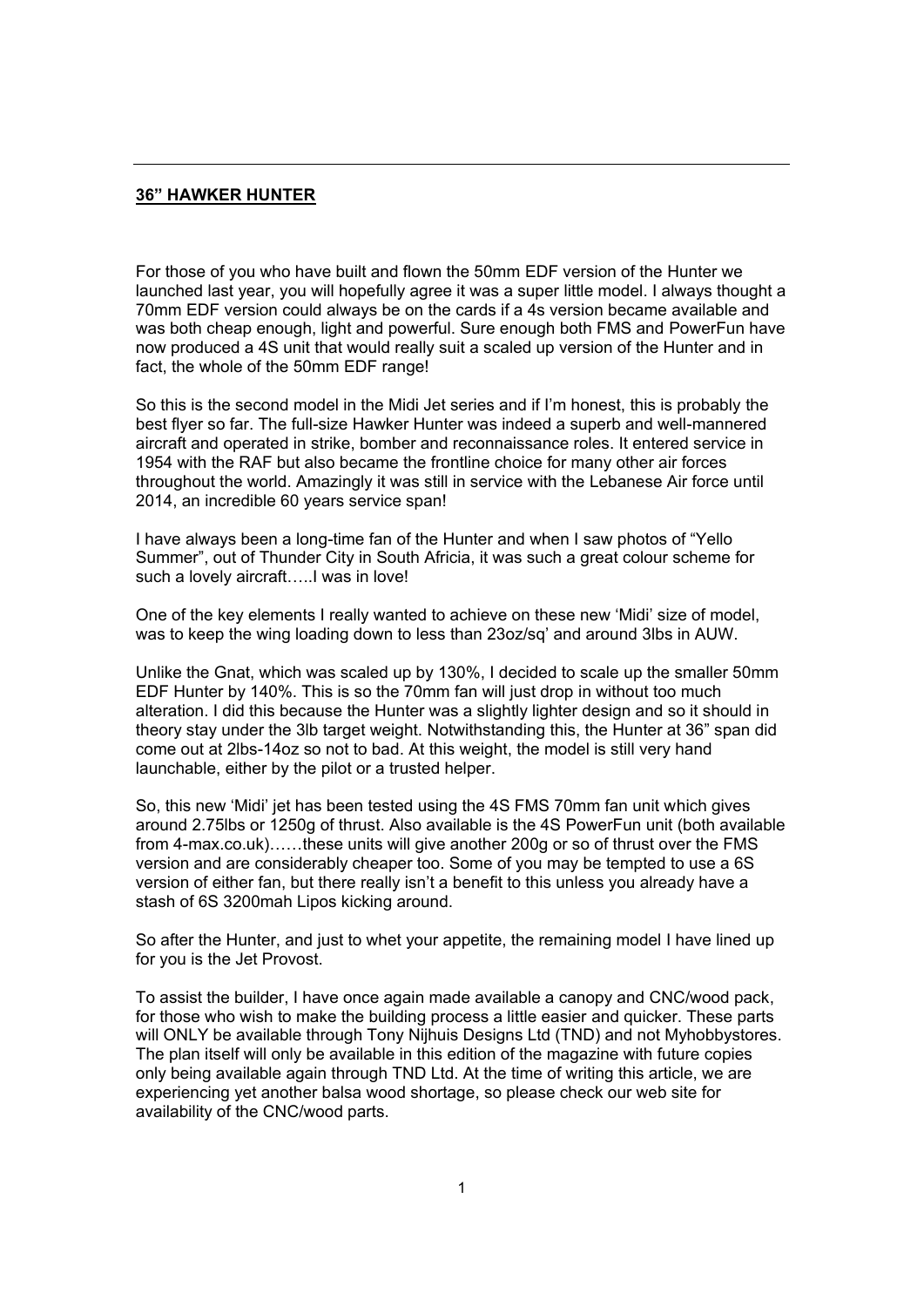A few other points to note, the FMS fan units can be sourced from 4-max.co.uk in the UK. The battery was a 4s-4500mah 60C LiPo and servos were metal geared 10g, 2.2kg/cm torque and 17g 3kg/cm servos. For the ESC, buy a 60-80 Amp.

Lastly and possibly the most important, a photographic build log is available as a free download to print out from www.tonynijhuisdesigns.co.uk. These photos will be invaluable, and I would suggest downloading these so you can familiarise yourself with the build before you start.

# **Wings**

The wing parts are made from 8mm (5/16") medium density balsa sheet and each wing panel is made of 5 parts. Weigh the individual parts and interchange them in order to achieve an equal balanced wing. Now glue the wing parts together to form a left and right hand panel.

Where indicated on the plan, highlight using a pen, the location of the area of balsa to be profiled. An indicative guide to shaping the wing is shown on the plan. With the wing panels flat on the building board use a razor plane to profile the wing panels to the first stage of completion as shown on the plan. Now either continue with a plane or with a sanding block, begin the second stage of profiling the wing into a smooth flowing section. Now turn the wing over and repeat the process exactly, so the wing is fully symmetrical. When happy, use a medium grade abrasive paper to finish both wing panels to a smooth flowing profile.

Now cut out the ailerons remembering to mark which one fits to which wing. You may have gathered that as the wings are shaped fully symmetrical, it doesn't matter which one is the left or right.

The wings can now be joined together and the 6mm birch ply wing spar fitted.

To finish use fine abrasive paper to round off the leading edge and the wing tips and the wings are done!

## **Fuselage**

Begin cutting out the mid fuselage side pieces 7 and all formers 8 through to 13. Note that the elevator tubes and the wiring holes should be drilled into former 8 as shown on the plan.

Mark the location of the formers onto the left and right hand side of each fuselage side.

Check that the fan fits correctly through the hole in 8/9. For the 70mm PowerFun EDF unit, the opening in the former will have to be enlarged slightly.

Now fit the formers 8 & 10 to one side of the fuselage. Now add the other fuselage side.

Now add the remaining formers 11, 12 and 13.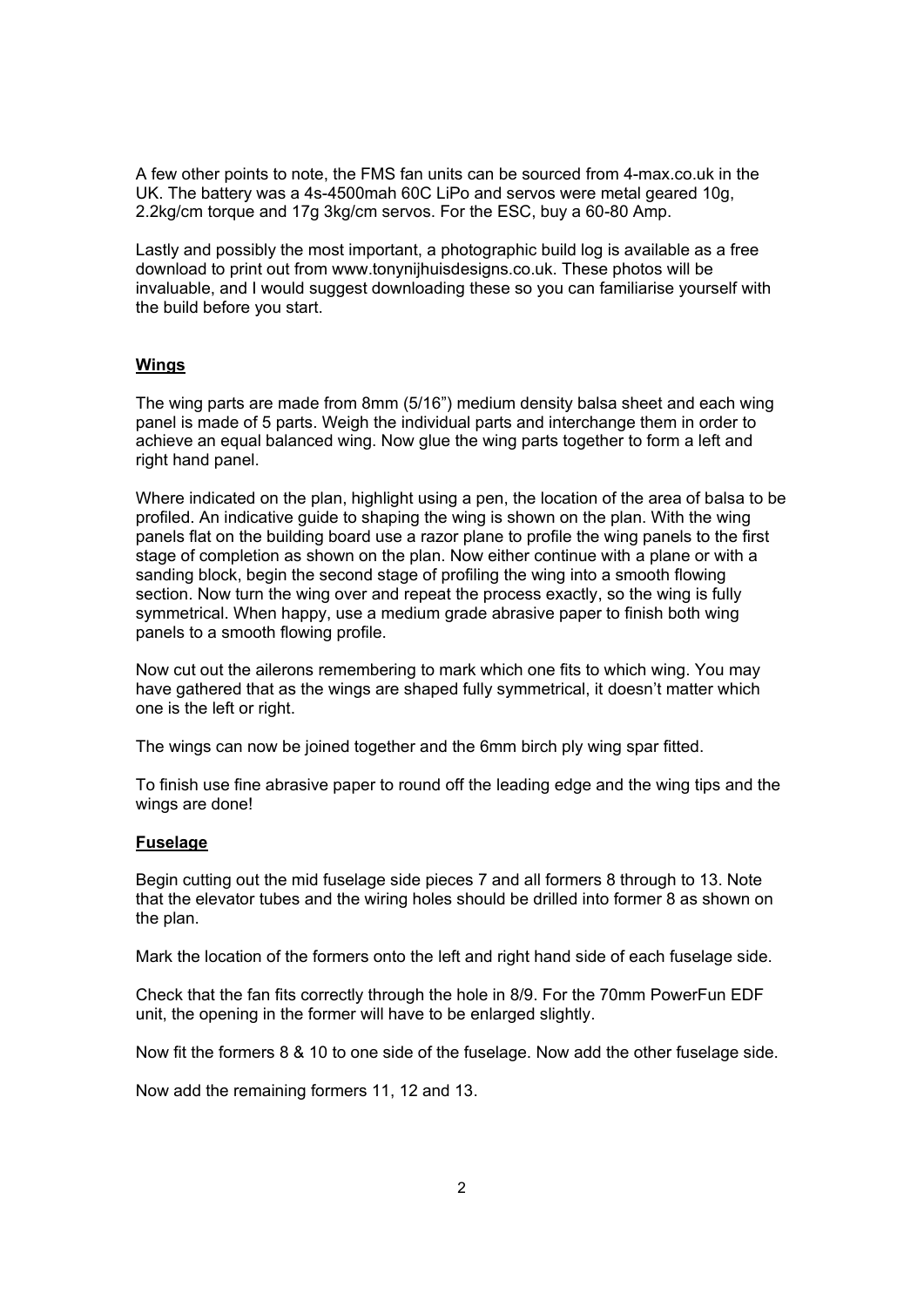Make up the fan mounting blocks from scrap 6mm birch ply. Then fix these to the sides of the fuselage just behind former 8.

Now make up the thrust tube while the fan unit is out of the model….. I have shown on the plan a cut outline of the thrust tube, before it is rolled. The tube is made from 140 micron (0.14mm) thick acetate. You will be able to source A3 sheet of this on EBAY or from a stationer….it's basically the thin clear plastic used on report covers. The easiest way to make the tube is to roll the end of the acetate around the fan unit as tight as you can, making it as a straight tube. Then secure with a small piece of scotch tape across the joint, at the fan.

The fan can now be secured with screws to the mounting plate. Now tack glue 8 to 9 in order to make a complete former. This former is made in two parts just in case the fan should ever need replacing

Now slide the rolled thrust tube in from the rear of former 12. You will have to fold the tube in on itself but as it slides through, it should pop round again. Gently ease the tube over the fan unit by 12mm or so making sure the motor wires are exiting smoothly through the slot you have made in the tube. Position the wiring slot in the tube edge so the tube seam runs along the bottom of the open fuselage.

Finally run a piece of tape along the joint length, making sure the tube is pressed hard against the inside edge of former 12. Use a couple of dobs of hot glue; one on the top and one on the bottom to secure the thrust tube to the fan casing and two 'dobs' against former 12…… it doesn't need any more glue than that!

I would suggest at this point you loosely fit the ESC and check the fan motor rotation is in the correct direction.

The 6.5mm square fuselage stringers can now be fitted.

Now sheet the top and bottom sides of the fuselage with 2.4mm soft balsa sheet. You will need to wet the outer surface of the sheeting to assist with bending.

When finished, trim the top and bottom fuselage edge sheeting flush with the top and bottom stringers

Now sheet the top and bottom of the fuselage with 5mm sheet balsa.

Now make up the nose cowl using 12.5mm. The cowl corners are lined with 12.5mm triangle.

The nose block is made from laminates of 12.5mm sheet balsa. Make sure you cut to the side profile as shown on the plan. Position and glue this on to the front of the cowl.

Now for the 'shaping' exercise so make sure your razor plane has a new blade in it…. (also available from 4-Max.co.uk)

Please remember that there is a lot of shaping around the nose and the main body of the model, to create the smooth radius curves of the Hunter, so don't scrimp on the shaping. Finally, progress on to using a sanding block along the complete length of the fuselage.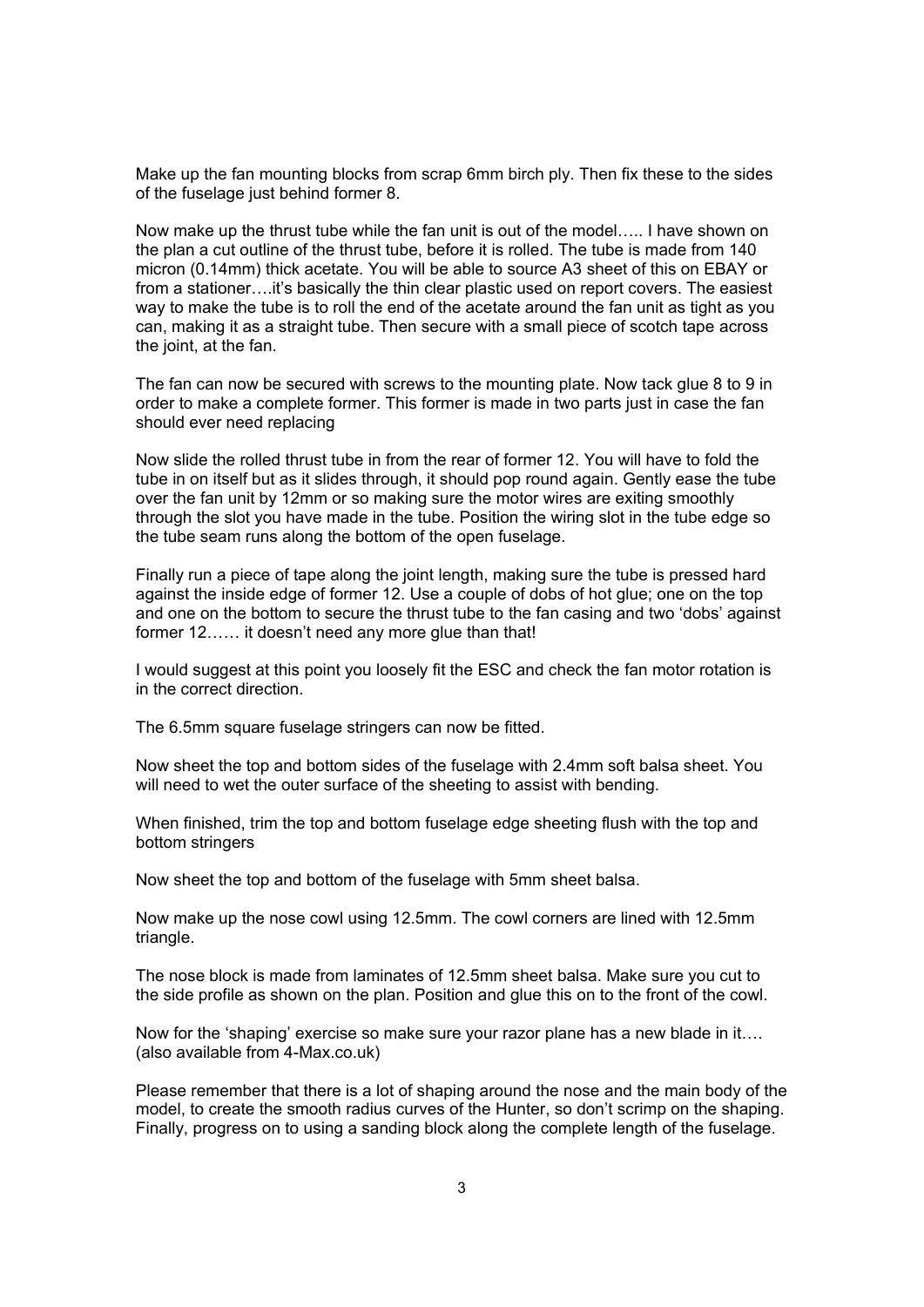Now install the elevator control cable outers. I would suggest using the 3mm orange tubes from SLEC ltd and used 20swg piano wire for the pushrod.

Mark out the fin slot and cut this out in the top fuselage sheeting.

## **Fin & Tailplane**

To make up the fin, using parts 18 to 19 and glue them together. Profile the fin leading edge. Put the fin aside and only glue into position once the model is nearing completion.

Now make up the tailplane using parts 15 & 16. Round off the tailplane leading edge and chamfer the elevator 17 leading edge ready for the hinges to be fitted.

#### **Finishing off**

The wing can now be glued into position. They will need to be slid through from one side. A little fettling maybe needed to get them to fit properly.

The tailplane can now be glued into the fin, making sure they are parallel. Finally glue the fin into position, on the fuselage.

The razor back pieces,14 can be made using 2 laminates of 5mm balsa and 2 laminates of 8mm balsa. This should be shaped to feather into the fin and to match the profile of the rear of the canopy.

Glue this into position

Now cut out the intake openings in the fuselage sides, above and below the wing.

The distinct Hunter wing fairings can now be made by cutting out triangles from 1.6mm sheet balsa. A template on the plan should help. Glue these into position and line the intake edge with 3mm sq strips made from scraps of lite ply. This will strengthen the intake lip.

The fuselage access hatch can now be marked and cut out. Use a small hacksaw blade to cut through the top sheeting to the depth shown on the plans. Then, using a straight edge, cut through the side sheeting on each side to release the hatch.

To retain this hatch I used one of the small spring catches from 4-max.co.uk at the rear of the hatch, just to the side of 14. Use a retaining tongue, glued to the front of the hatch to keep the hatch secure…..as shown on the plans.

Now mark out the locations of the aileron servos and 'sink' these into the wing fairings, under the wing. Double sided tape (with a dob of cyano) can be used to secure these once covering is done

Finally, and most important of all, is the large air intake hole in the underside of the fuselage, and two on the top hatch. Make sure you chamfer and smooth the entry leading edge of the opening and don't be tempted to reduce the size of the openings. It needs to be the size shown on the plan as a minimum.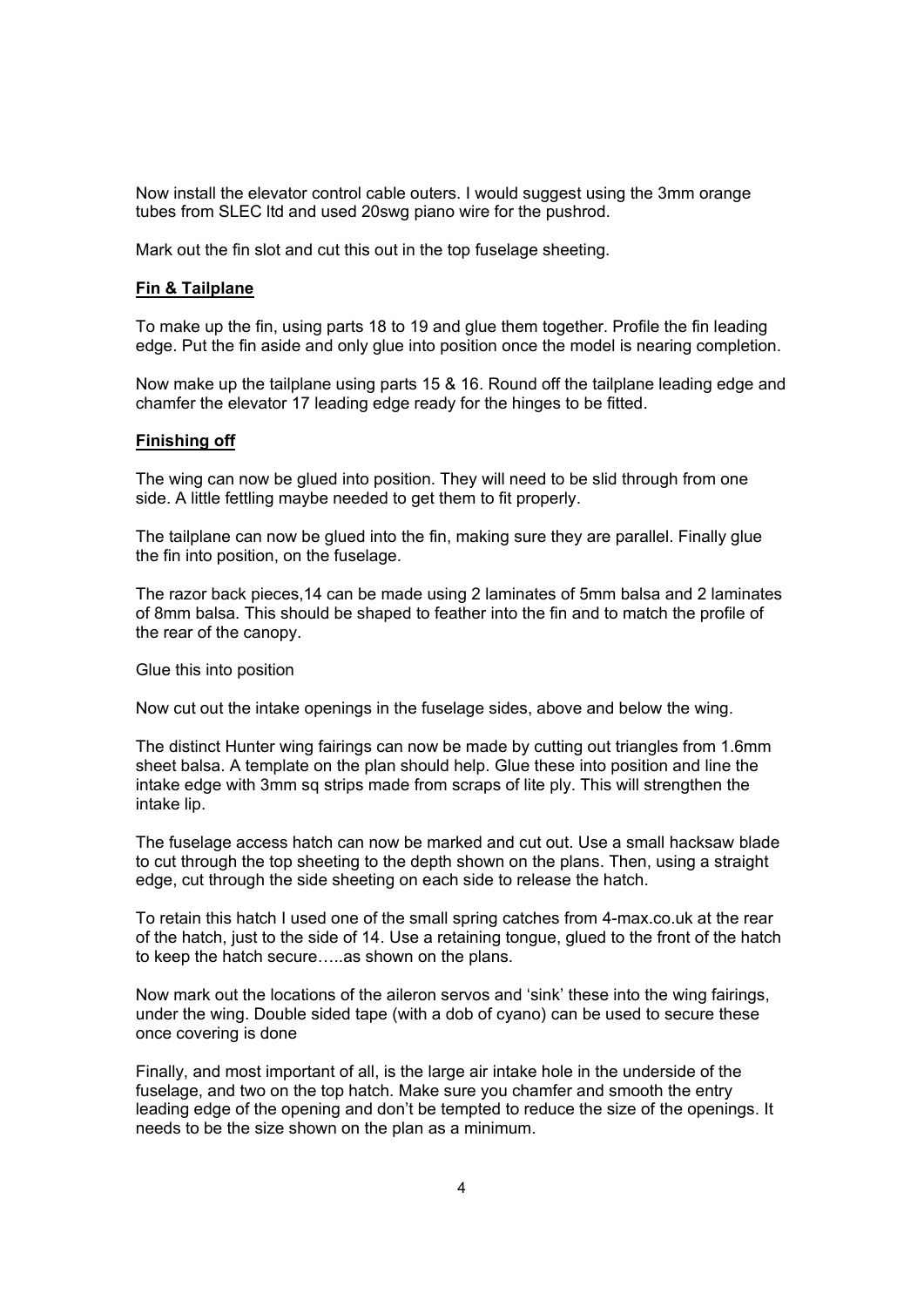I have also shown two finger holes on the sides of the fuselage at the C of G position to give a hand grip for launching.

#### **Covering**

The prototype was covered using Cub yellow Oracover from J Perkins. The "Yello Summer"' decal set and pilots are available from www.tonynijhuisdesign.co.uk

Fit all the control surfaces with flat flock hinges (from 4-Max.co.uk) and secured with glue. Fit all the servos and all the control horns. For the control horns, I made these out of 2mm birch ply and slotted these into the control surfaces.

The C of G position should be achieved with just the positioning of a 4S-4500mAh LiPo. Do not be tempted to move the C of G back from the stated position!

The battery is secure using self-adhesive Velcro, also available from 4-max.co.uk

The canopy can either be fitted before or after covering. I prefer to detail the cockpit, fit the canopy and then cover the model around the canopy, but it's up to you.

#### **Flying**

The first thing to note with these midi jets, is the wing loading is quite low; only 22oz/sq' so hand launching them is very easy. You will need a firm throw and make sure it is straight and level. I suggest for its maiden flight you get a trusted helper to launch the model for you. The model is remarkably strong and if you don't get it away first time, she'll survive.

Once the hand launch is mastered and trimmed for flight, the model will get away with little fuss and very little control input. On calmer days, expect to hold in some up elevator for a second or so after hand launching.

When you get the model airborne and assuming you have cut in the fan breather holes, you will notice how nippy the model is. Once the initial climb out has been executed and the model is fully trimmed out, you can easily pull back the throttle to half stick position and enjoy what is a very scale flying performance.

You'll find the model simply grooves and flies on rails especially on a calm day. However, if you fly on a windy day, the model will be thrown around a little so be prepared to fly with more throttle. Don't be tempted to 'bank and yank' this model as delta wings can have a habit of air braking and dropping the nose!....so be warned.

All the classic jet manoeuvres can be done with this model, but you will need full throttle and speed on some, as the model doesn't have the momentum to carry through manoeuvre such as big loops etc..….just remember to keep the routine smooth and keep what little momentum it has going.

Landings are very straightforward and generally you will run out of elevator control before the model will stall.